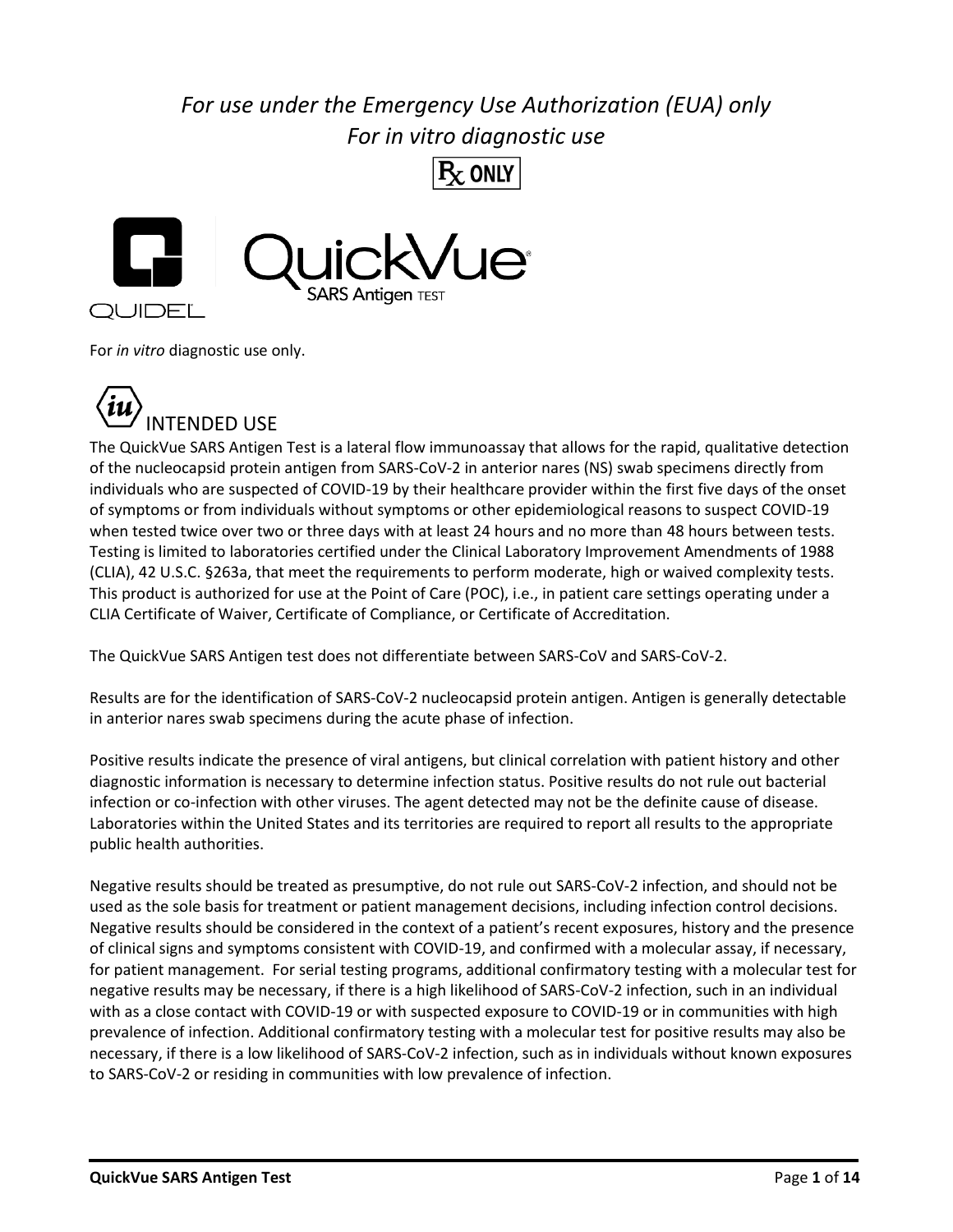The QuickVue SARS Antigen test is intended for use by trained clinical laboratory personnel and individuals trained in point of care settings. The QuickVue SARS Antigen test is only for use under the Food and Drug Administration's Emergency Use Authorization.

## SUMMARY AND EXPLANATION

SARS-CoV-2, also known as the COVID-19 virus, was first identified in Wuhan, Hubei Province, China in December 2019. This virus, as with the novel coronavirus SARS-1 and MERS, is thought to have originated in bats, however the SARS-CoV-2 may have had an intermediary host such as pangolins, pigs or civets.<sup>1</sup> The WHO declared that COVID-19 was a pandemic on March 11, 2020, and human infection has spread globally, with hundreds of thousands of confirmed infections and deaths.<sup>2</sup> The median incubation time is estimated to be 5.1 days with symptoms expected to be present within 12 days of infection.<sup>3</sup> The symptoms of COVID-19 are similar to other viral respiratory diseases and include fever, cough and shortness of breath. $4$ 

## PRINCIPLE OF THE PROCEDURE

The QuickVue SARS Antigen test employs lateral flow immunoassay technology. Using this test allows for the rapid detection of nucleocapsid protein from SARS-CoV and SARS-CoV-2 in respiratory specimens taken from patients with signs and symptoms who are suspected of COVID-19, or taken from asymptomatic individuals being tested serially, as described in the authorized intended use. This test allows for the detection of SARS-CoV and SARS-CoV-2 but does not differentiate between the two viruses.

To begin the test, a lyophilized reagent must be rehydrated in the Reagent Tube. This reagent facilitates exposure of the appropriate viral antigens to the antibodies used in the test. The Reagent is first rehydrated with the provided Reagent Solution, and the swab specimen is then inserted into the Reagent Tube. This Reagent interacts with the specimen and facilitates exposure of the appropriate viral antigens to the antibodies used in the test. The Test Strip is added to the Reagent Tube now containing the specimen and Reagent Solution.

If the extracted specimen contains SARS-CoV or SARS-CoV-2 antigens, a pink-to-red Test Line, along with a blue procedural Control Line will appear on the Test Strip indicating a positive result. If SARS-CoV or SARS-CoV-2 is not present, or is present at very low levels, only a blue procedural Control Line will appear.

## REAGENTS AND MATERIALS SUPPLIED

## **25-Test Kit:**

- Individually Packaged Test Strips (25): Monoclonal anti-SARS antibodies
- Reagent Tubes (25): Lyophilized buffer with detergents and reducing agents
- Reagent Solution (25): Vials with 340 μL salt solution
- Sterile Nasal Swabs (Kit #20387) (25)
- SARS Positive Control Swab (1): Swab is coated with non-infectious recombinant SARS antigens
- Negative Control Swab (1): Swab is coated with heat-inactivated, non-infectious Streptococcus C antigen
- Package Insert (1)
- Procedure Card (1)

## MATERIALS NOT SUPPLIED

- Timer or watch
- QuickVue SARS Antigen Control Swab Set for additional QC (20389)
- Dry transport tube (SKU # 20385) (25). Store at room temperature.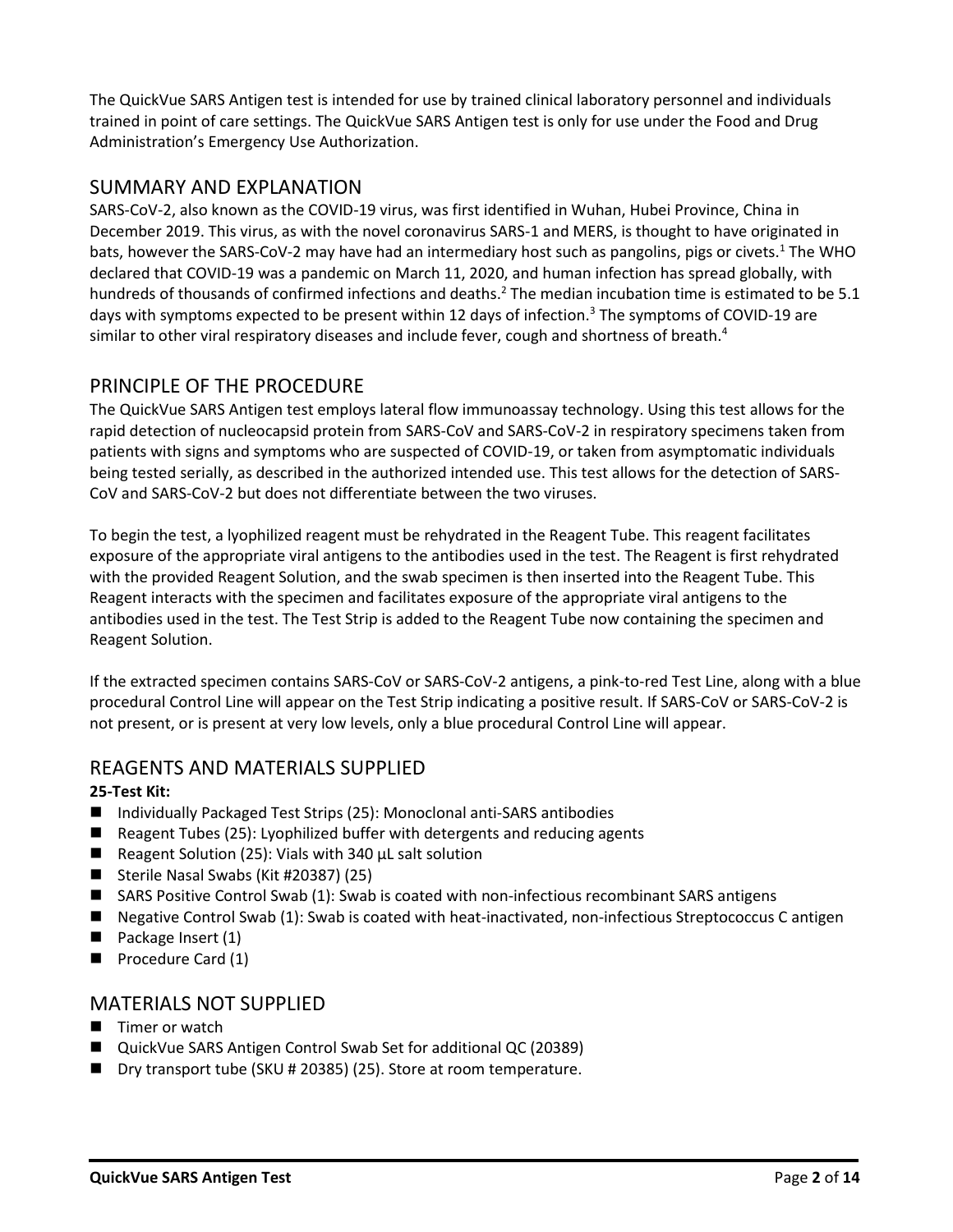## WARNINGS AND PRECAUTIONS

- For *in vitro* diagnostic use
- For prescription use only
- This product has not been FDA cleared or approved; but has been authorized by FDA under an Emergency Use Authorization (EUA) for use by authorized laboratories; laboratories certified under the CLIA that meet the requirements to perform moderate, high or waived complexity tests. This product is authorized for use at the Point of Care (POC), i.e., in patient care settings operating under a CLIA Certificate of Waiver, Certificate of Compliance, or Certificate of Accreditation.
- This product has been authorized only for the detection of proteins from SARS-CoV-2, not for any other viruses or pathogens.
- The emergency use of this product is only authorized for the duration of the declaration that circumstances exist justifying the authorization of emergency use of in vitro diagnostics for detection and/or diagnosis of COVID-19 under Section 564(b)(1) of the Federal Food, Drug and Cosmetic Act, 21 U.S.C. § 360bbb-3(b)(1), unless the declaration is terminated or authorization is revoked sooner.
- Do not use the kit contents beyond the expiration date printed on the outside of the box.
- Wear suitable protective clothing, gloves (nitrile or latex), and eye/face protection when handling patient samples or used kit components.
- The Reagent Solution contains a salt solution (saline). If the solution contacts the skin or eye, flush with copious amounts of water.
- Do not reuse the used Test Strip, Reagent Tubes, solutions, or Control Swabs.
- The Test Strip must remain sealed in the protective foil pouch until use. The user should never open the foil pouch of the Test Strip exposing it to the ambient environment until the Test Strip is ready for immediate use. If the test strip is open for an hour or longer, invalid test result may occur.
- The QuickVue SARS Antigen Test must only be used with the lyophilized buffer and reagent solution provided in the kit.
- Proper specimen collection, storage, and transport are critical to the performance of this test. Seek specific training or guidance if you are not experienced with specimen collection and handling procedures.<sup>5,6,7,8</sup>
- When collecting a nasal swab sample, use the nasal swab provided in the kit (Kit #20387)
- Inadequate or inappropriate specimen collection, storage, and transport may yield false negative test results.
- To obtain accurate results, you must follow the Package Insert instructions.
- Individuals with color-impaired vision may not be able to adequately interpret test results.
- Testing should be performed in an area with adequate ventilation.
- Dispose of containers and unused contents in accordance with Federal, State and Local regulatory requirements.
- Wash hands thoroughly after handling.
- For additional information on safety, handling, and disposal of the components within this kit, please refer to the Safety Data Sheet (SDS) located at quidel.com.

## KIT STORAGE AND STABILITY

Store the kit at room temperature, 59°F to 86°F (15°C to 30°C), out of direct sunlight. Kit contents are stable until the expiration date printed on the outer box. Do not freeze.

## SPECIMEN COLLECTION AND HANDLING

Proper specimen collection and handling is critical to the performance of this test.<sup>5,6,7,8</sup>

*Specimen Collection Nasal Swab Sample:* Use the nasal swab supplied in the kit.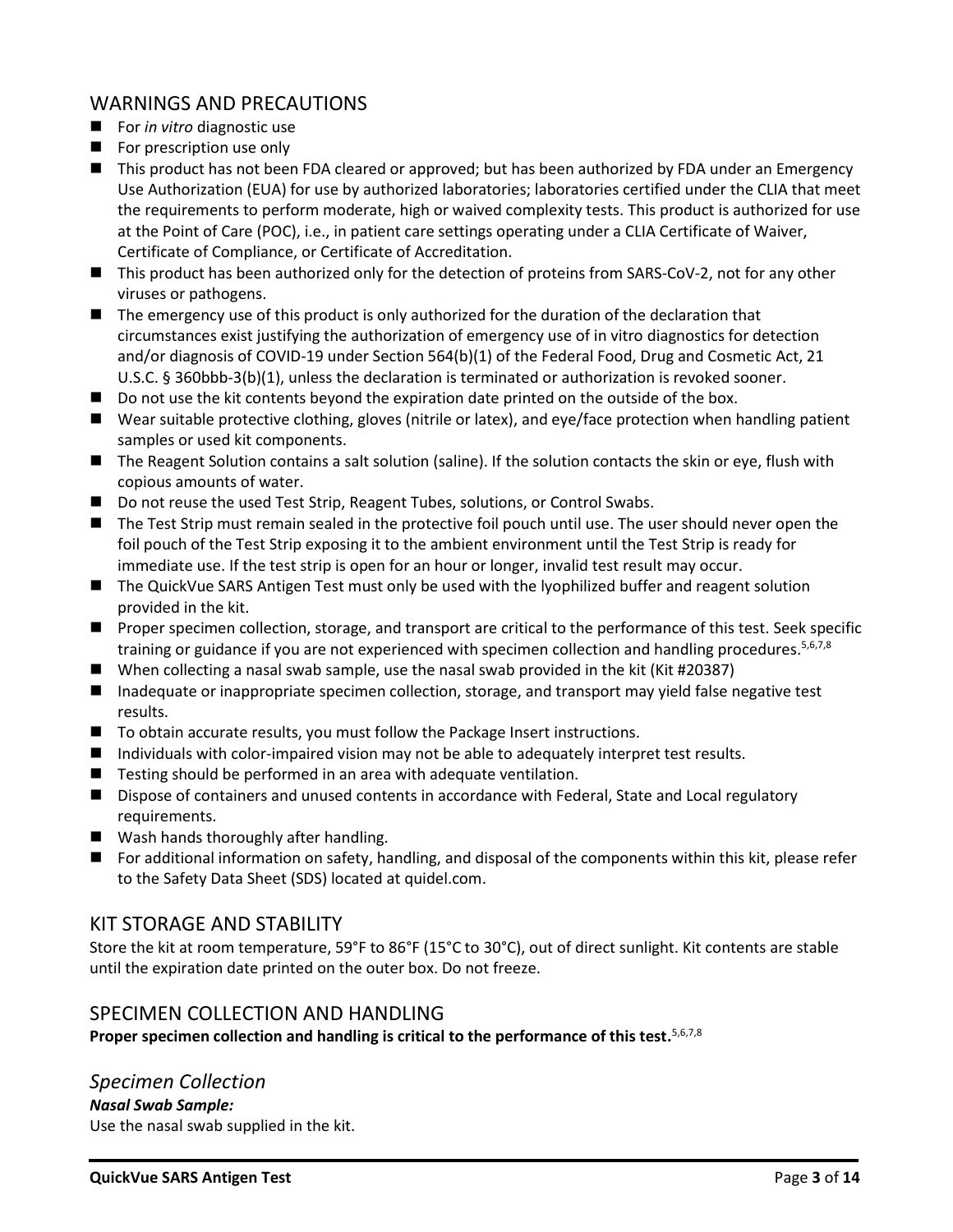Prior to collecting the nasal swab, the patient should be instructed to blow their nose. To collect a nasal swab sample, insert the entire absorbent tip of the swab (usually  $\frac{1}{2}$  to  $\frac{3}{4}$  of an inch (1 to 1.5 cm) inside the nostril and firmly sample the nasal wall by rotating the swab in a circular path against the nasal wall at least 4 times. Take approximately 15 seconds to collect the sample. Be sure to collect any nasal drainage that may be present on the swab. Sample both nostrils with same swab.

## *Sample Transport and Storage*

Samples should be tested as soon as possible after collection. Based on data generated with the QuickVue SARS Antigen Test, nasal swabs are stable for up to 120-hours at room temperature or 2° to 8°C in a clean, dry transport tube.

## QUALITY CONTROL

There are two primary types of Quality Control for this device: the built-in control features defined below and the external controls.

## *Built-in Control Features*

The QuickVue SARS Antigen test contains built-in procedural control features. The manufacturer's recommendation for daily control is to document these built-in procedural controls for the first sample tested each day.

The two-color result format provides a simple interpretation for positive and negative results. The appearance of a blue procedural Control Line provides positive control by demonstrating sufficient flow has occurred and the functional integrity of the Test Strip was maintained. **If a blue procedural Control Line does not develop within 10 minutes on the Test Strip, then the test result is invalid.**

A built-in negative control is provided by the clearing of red background color, verifying that the test has been performed correctly. Within 10 minutes, the result area should be white to light pink and allow the clear interpretation of the test result. **If background color remains and interferes with interpretation of the test result, then the test result is invalid.** Should this occur, review the procedure and repeat the test with a new patient sample and a new Test Strip. It is necessary to collect another patient specimen; patient swabs or reagents cannot be reused.

## *External Quality Control*

External Controls may also be used to demonstrate that the reagents and assay procedure perform properly.

Quidel recommends that positive and negative controls be run once for each untrained operator, once for each new shipment of kits — provided that each different lot received in the shipment is tested — and as deemed additionally necessary by your internal quality control procedures, and in accordance with local, state and federal regulations or accreditation requirements.

The Test Procedure described in the Package Insert should be used when testing the external controls.

If the controls do not perform as expected, repeat the test or contact Quidel Technical Support before testing patient specimens.

Additional Control Swabs may be obtained separately by contacting Quidel's Customer Support Services at (800) 874.1517 (toll-free in the U.S.A.) or (858) 552.1100.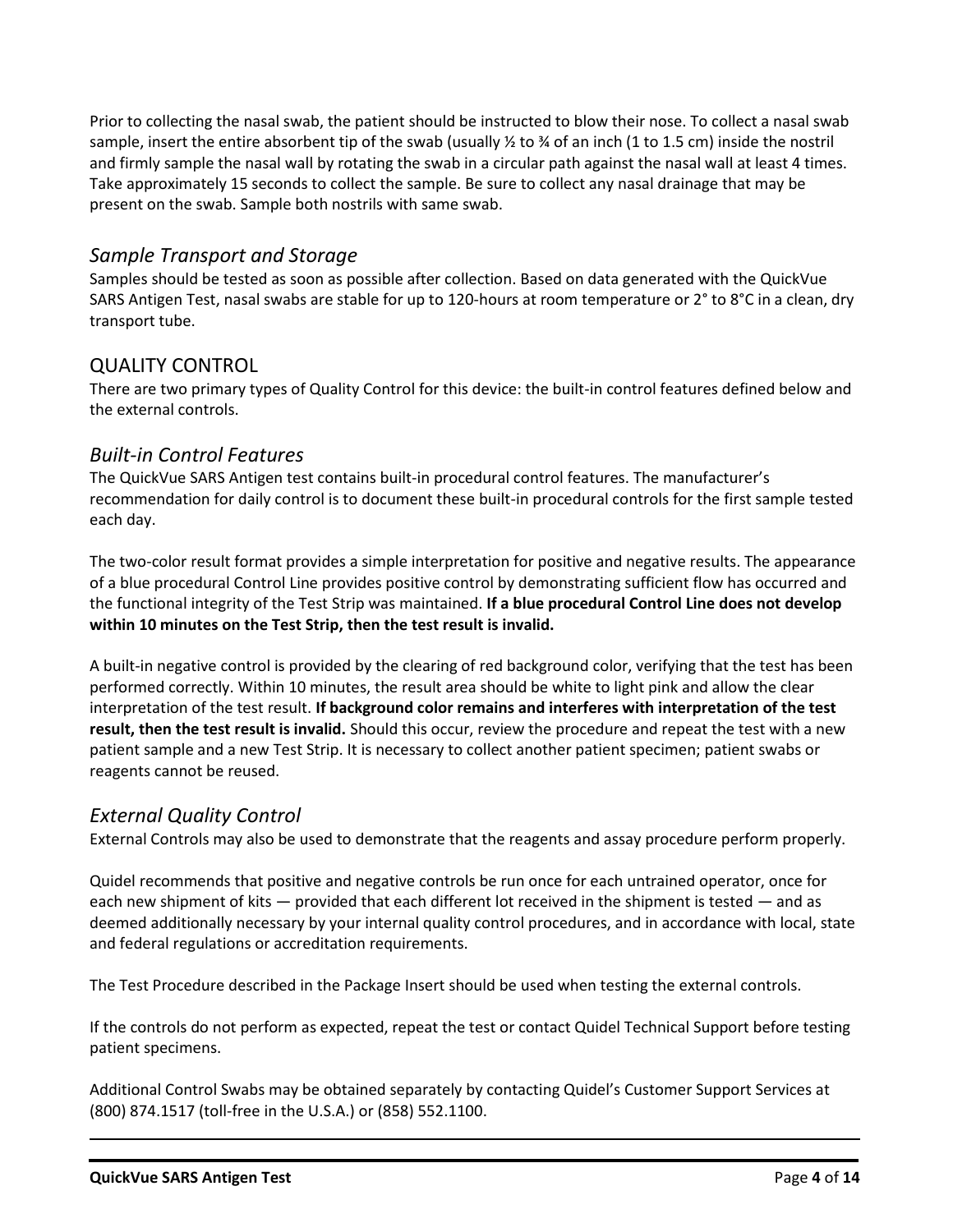## TEST PROCEDURE **Test materials and clinical specimens must be at room temperature before beginning the assay.**

**Expiration date:** Check expiration on each individual test package or outer box before using. *Do not use any test past the expiration date on the label.*

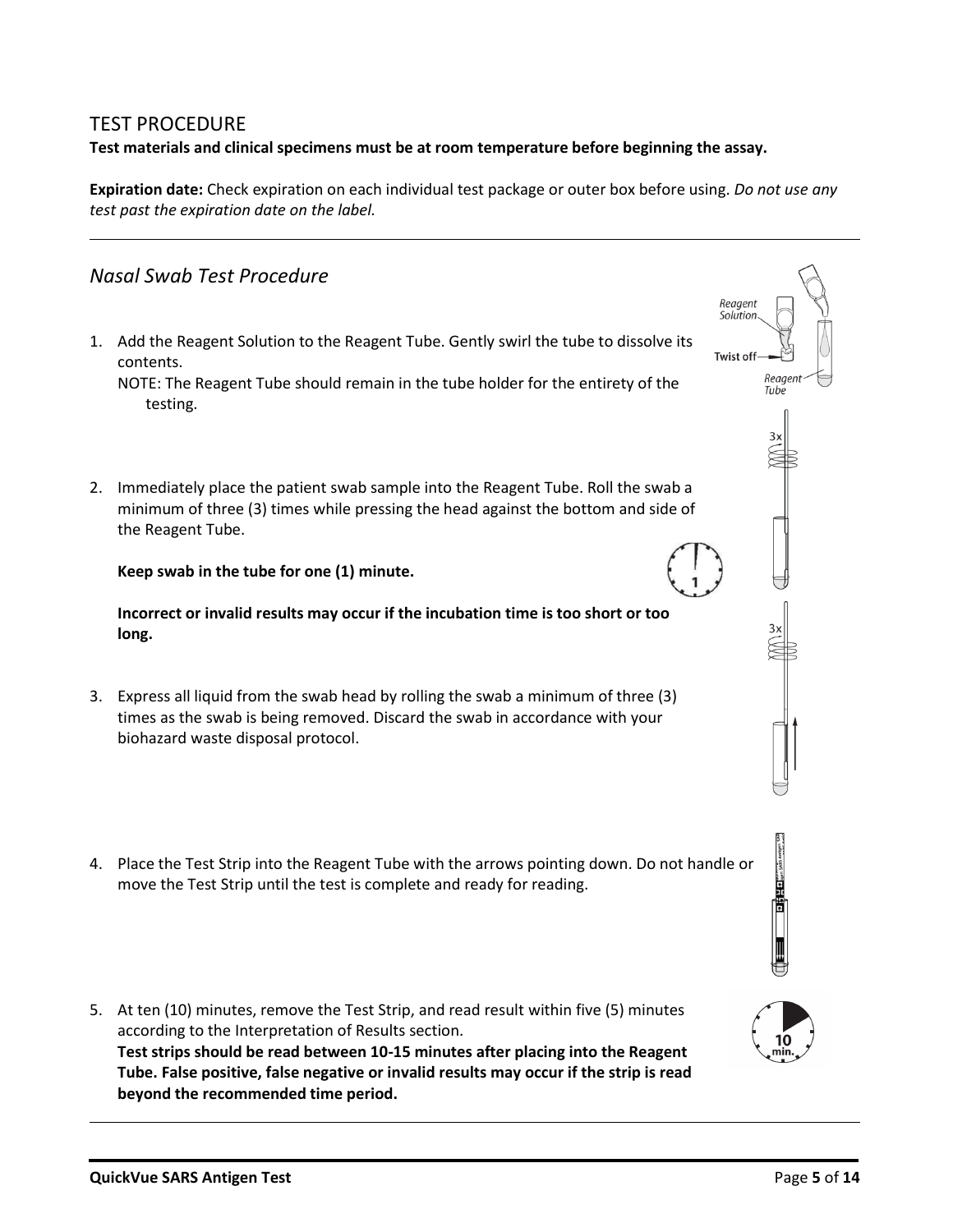## INTERPRETATION OF RESULTS

#### **Positive Result\*:**

At ten (10) minutes, the appearance of **ANY shade of a pink-to-red Test Line AND** the appearance of a blue procedural Control Line indicates a positive result for the presence of SARS antigen. Results will remain stable for five (5) minutes after the recommended read time. Do not read the result more than fifteen minutes after placing into the Reagent Tube.

*\*A positive result does not rule out co-infections with other pathogens.*

**Look closely!** This is a positive result. Even if you see a very faint, pink Test Line and a blue Control Line, you must report the result as POSITIVE.

**C = Control Line T = Test Line**

#### **Negative Result\*\*:**

At ten (10) minutes, the appearance of **ONLY the blue procedural Control Line** indicates SARS antigen was not detected. Results will remain stable for five (5) minutes after the recommended read time. Do not read the result more than fifteen minutes after placing into the Reagent Tube.

*\*\* Note: Negative results should be treated as presumptive and confirmation with a molecular assay, if necessary, for patient management, may be performed. For serial testing programs, additional confirmatory testing with a molecular test for negative results may be necessary* 

*after second negative result for asymptomatic patients, if there is a high likelihood of SARS-CoV-2 infection, such in an individual with as a close contract with COVID-19 or with suspected exposure to COVID-19 or in communities with high prevalence of infection. Additional confirmatory testing with a molecular test for positive results may also be necessary, if there is a low likelihood of SARS-CoV-2 infection, such as in individuals without known exposures to SARS-CoV-2 or residing in communities with low prevalence of infection.*

#### **Invalid Result:**

If at ten (10) minutes, the blue procedural Control Line does not appear, even if any shade of a pink-to-red Test Line appears, the result is invalid.

If at ten (10) minutes, the background color does not clear and it interferes with the reading of the test, the result is also invalid.

If the result is invalid, a new test should be performed with a new patient sample and a new Test Strip.





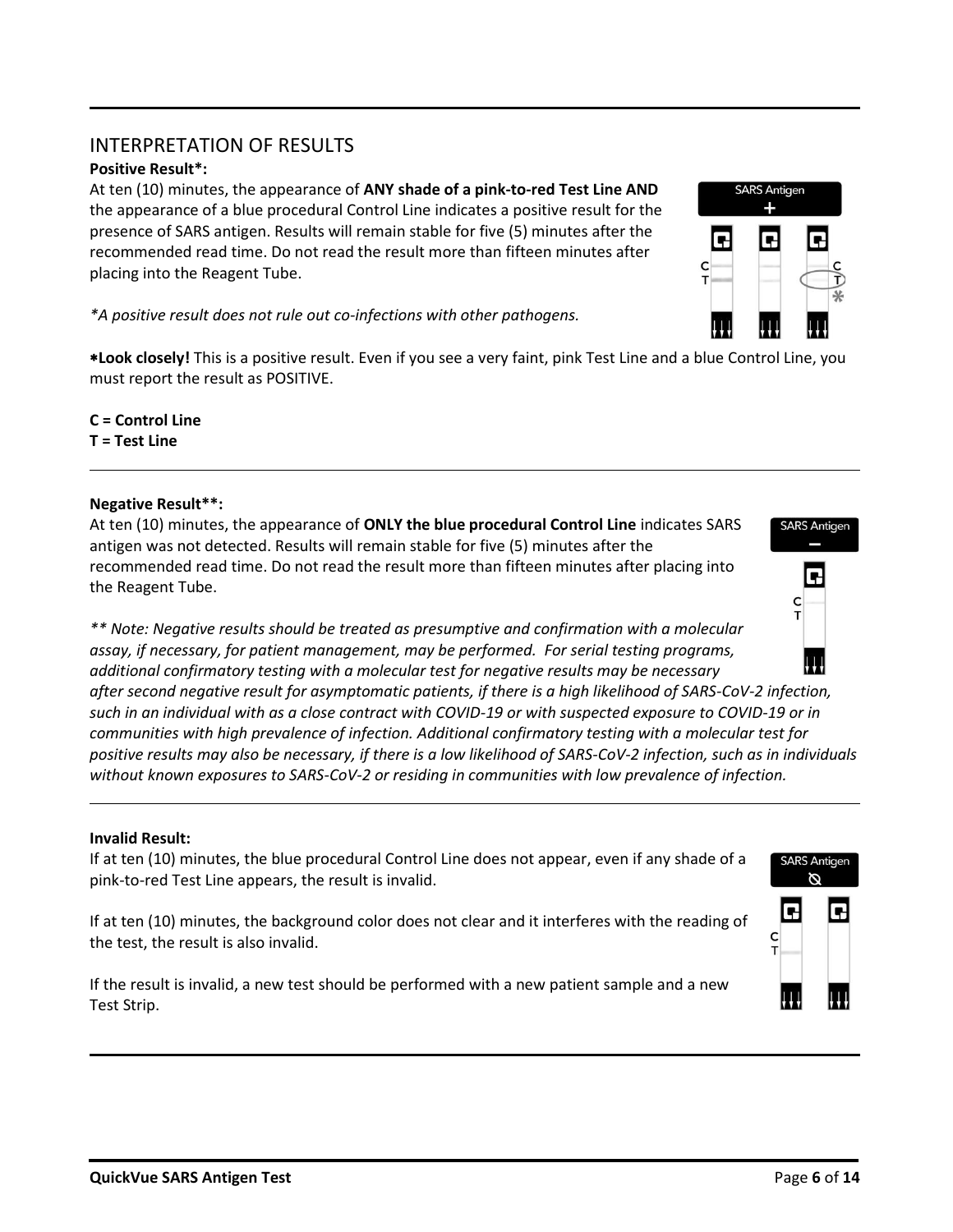## LIMITATIONS

- The test is intended for direct swab specimens only. Viral Transport Media (VTM) should not be used with this test as it may cause false results.
- The contents of this kit are to be used only for the qualitative detection of SARS antigens from anterior nares nasal swab specimens.
- A negative test result may occur if the level of antigen in a sample is below the detection limit of the test or if the sample was collected improperly.
- This test detects both viable (live) and non-viable, SARS-CoV, and SARS-CoV-2. Test performance depends on the amount of virus (antigen) in the sample and may or may not correlate with viral culture results performed on the same sample.
- Failure to follow the Test Procedure and Interpretation of Results may adversely affect test performance and/or invalidate the Test Results.
- Test Results must be evaluated in conjunction with other clinical data available to the physician.
- Negative test results are not intended to rule in other non-SARS viral or bacterial infections.
- Positive test results do not rule out co-infections with other pathogens.
- Negative results should be treated as presumptive, and confirmation with a molecular assay, if necessary for patient management, may be performed.
- If the differentiation of specific SARS viruses and strains is needed, additional testing, in consultation with state or local public health departments, is required.
- The performance of this test was established based on the evaluation of a limited number of clinical specimens. Clinical performance has not been established with all circulating variants but is anticipated to be reflective of the prevalent variants in circulation at the time and location of the clinical evaluation. Performance at the time of testing may vary depending on the variants circulating, including newly emerging strains of SARS-CoV-2 and their prevalence, which change over time. The performance of this test has not yet been clinically validated for use in patients without signs and symptoms of respiratory infection, or for serial screening applications and performance may differ in these populations.

## CONDITIONS OF AUTHORIZATION FOR THE LABORATORY AND PATIENT CARE SETTINGS

The QuickVue SARS Antigen Test Letter of Authorization, along with the authorized Fact Sheet for Healthcare Providers, the authorized Fact Sheet for Patients, and authorized labeling are available on the FDA website: https://www.fda.gov/medical-devices/coronavirus-disease-2019-covid-19-emergency-use-authorizationsmedical-devices/in-vitro-diagnostics-euas.

However, to assist clinical laboratories using the QuickVue SARS Antigen Test ("your product" in the conditions below), the relevant Conditions of Authorization are listed below:

- Authorized laboratories<sup>\*</sup> using your product must include with test result reports, all authorized Fact Sheets. Under exigent circumstances, other appropriate methods for disseminating these Fact Sheets may be used, which may include mass media.
- Authorized laboratories using your product must use your product as outlined in the "QuickVue SARS" Antigen Assay" Instructions for Use. Deviations from the authorized procedures, including the authorized instruments, authorized clinical specimen types, authorized control materials, authorized other ancillary reagents and authorized materials required to use your product are not permitted.
- Authorized laboratories that receive your product must notify the relevant public health authorities of their intent to run your product prior to initiating testing.

<sup>\*</sup> The letter of authorization refers to "authorized laboratories" as "Laboratories certified under the Clinical Laboratory Improvement Amendments of 1988 (CLIA), 42 U.S.C. §263a, that meet the requirements to perform high, moderate, or waived complexity tests. This product is authorized for use at the Point of Care (POC), i.e., in patient care settings operating under a CLIA Certificate of Waiver, Certificate of Compliance, or Certificate of Accreditation."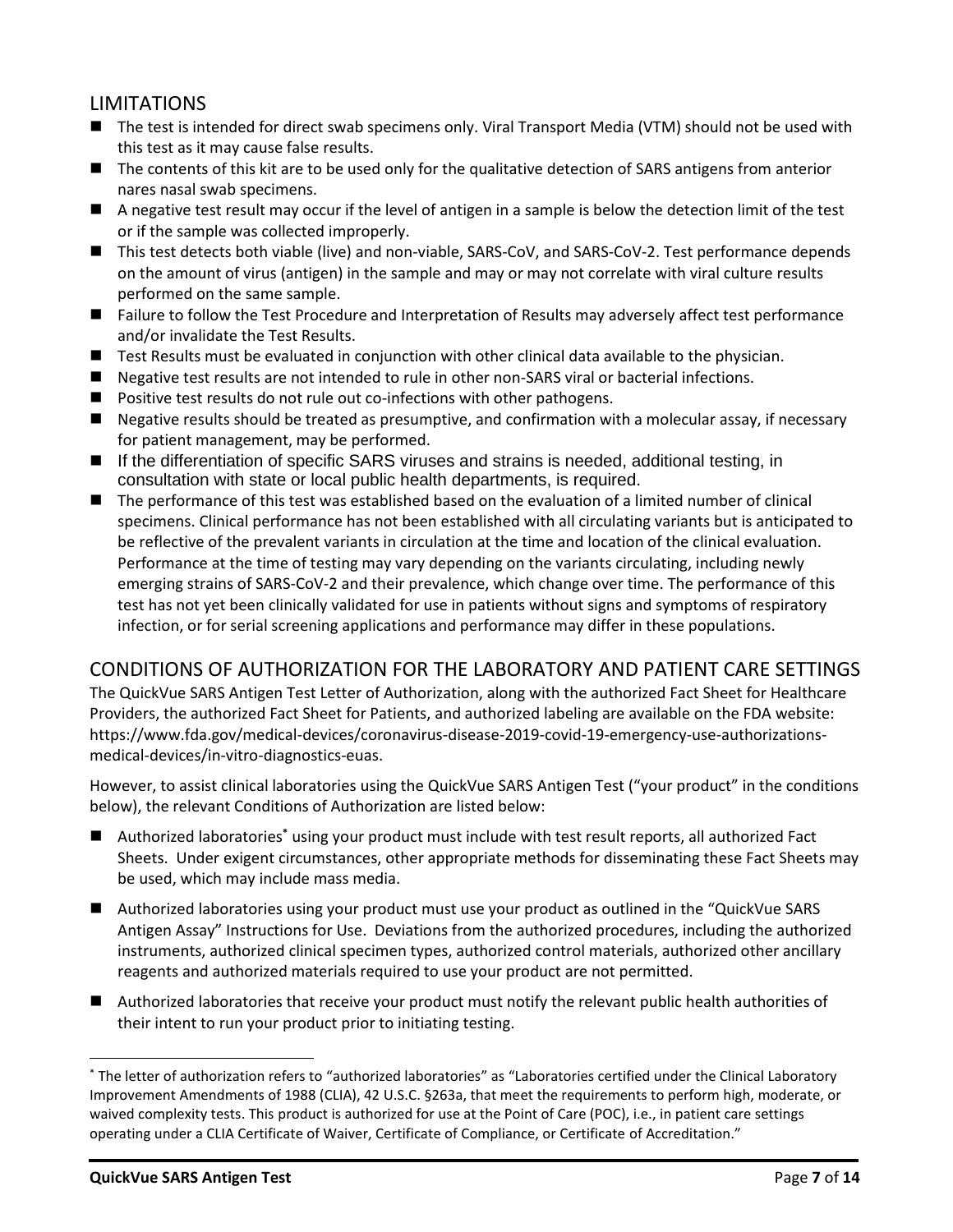- Authorized laboratories using your product must have a process in place for reporting test results to healthcare providers and relevant public health authorities, as appropriate.
- Authorized laboratories must collect information on the performance of your product and report to DMD/OHT7-OIR/OPEQ/CDRH (via email: CDRH-EUA-Reporting@fda.hhs.gov) and Quidel (via email: [QDL.COV2.test.event.report@quidel.com,](mailto:QDL.COV2.test.event.report@quidel.com) or via phone by contacting Quidel Customer Support Services at 800.874.1517 (in the U.S.) or 858.552.1100) any suspected occurrence of false positive or false negative results and significant deviations from the established performance characteristics of your product of which they become aware.
- All operators using your product must be appropriately trained in performing and interpreting the results of your product, use appropriate personal protective equipment when handling this kit, and use your product in accordance with the authorized labeling.
- Quidel Corporation, authorized distributors, and authorized laboratories using your product must ensure that any records associated with this EUA are maintained until otherwise notified by FDA. Such records must be made available to FDA for inspection upon request.

#### CLINICAL PERFORMANCE

The QuickVue SARS Antigen Test was compared to a Reference Extracted EUA SARS-CoV-2 RT-PCR Assay using frozen and fresh matched anterior nares swab specimens.

One hundred fifty-six (156) matched anterior nares swab specimens from patients suspected of having COVID-19 within five days of symptom onset were obtained from three US collection sites between August 2020 and December 2020. The specimens were sent on cold packs to the Quidel laboratory in Athens, Ohio. The Reference Extracted SARS-CoV-2 RT-PCR Assay testing was performed on one of the matching swabs according to the device's instructions for use. Fifty-six (56) of the remaining swabs were frozen at -70°C prior to testing with the QuickVue SARS Antigen Test. On the day of QuickVue testing the swabs were thawed and tested with the QuickVue SARS Antigen Test. One hundred (100) swabs were tested fresh, within 24-hours of collection, with the QuickVue SARS Antigen Test.

Thirty-eight (38) matched anterior nares swab specimens from patients suspected of having COVID-19 within five days of symptom onset were obtained from an on-going prospective clinical study at three (3) POC sites, with two (2) minimally trained operators per POC site. One swab was tested at the POC site with the QuickVue SARS Antigen Test by six minimally trained operators on the day of collection. The Operators were provided only the test instructions and quick reference guide. The matching swabs were sent on cold packs to the Quidel laboratory in Athens, Ohio for SARS-CoV-2 RT-PCR testing. The Reference Extracted SARS-CoV-2 RT-PCR Assay testing was performed on the matching swabs according to the device's instructions for use. As with all antigen tests, performance may decrease as days since symptom onset increases due to lower viral loads later in the patient's disease course. Similarly, the inability to synchronize asymptomatic individuals with onset of infection may impact performance as specimens may be tested when viral loads are below the assay's limit of detection. Clinical studies in asymptomatic patients undergoing serial testing are ongoing to establish the clinical performance.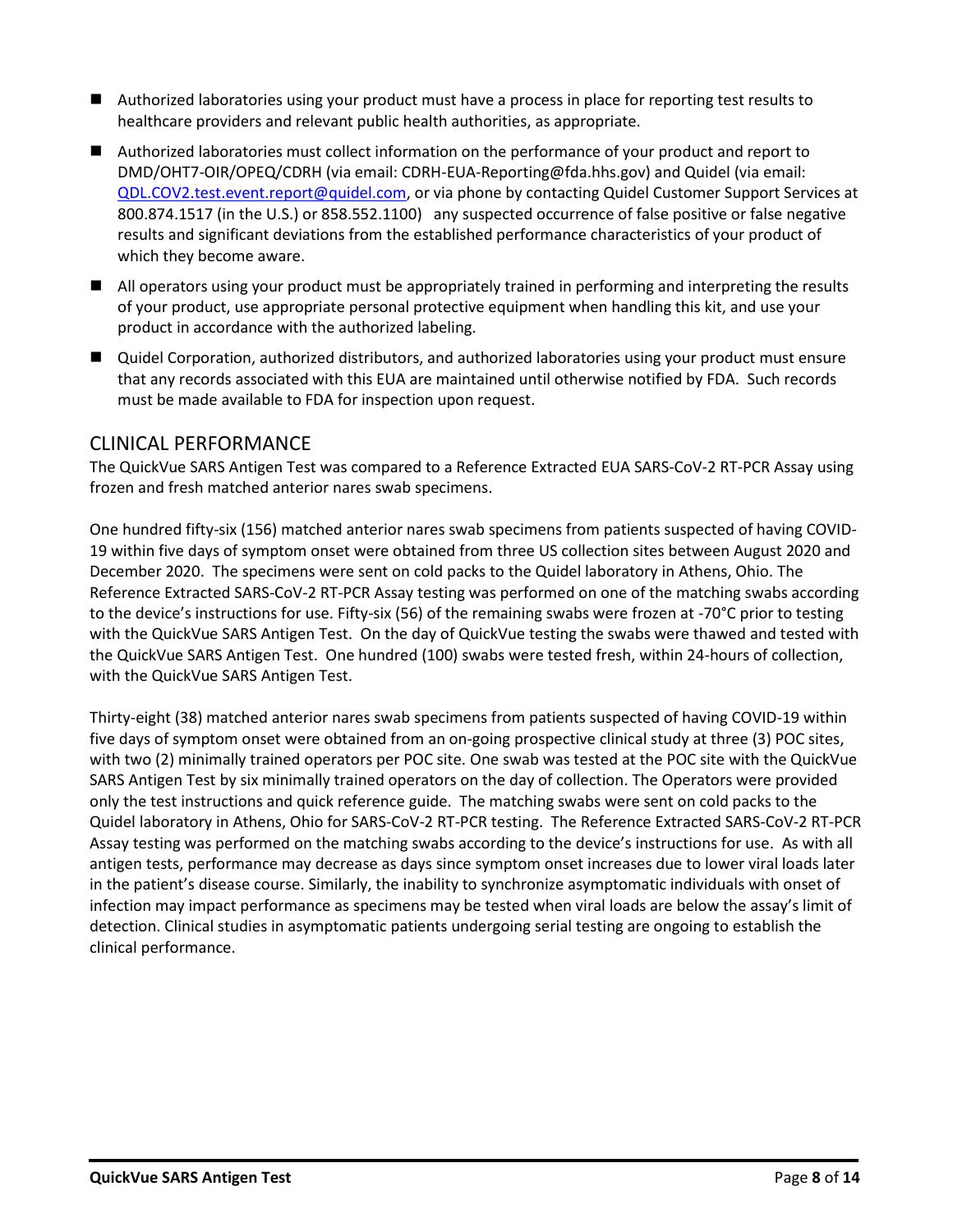The table below summarizes the data from the fresh (138) and frozen (56) specimens:

| Comparison of QuickVue SARS Antigen Test and an authorized EUA Molecular comparator assay with matched |        |          |          |          |               |      |      |                |                |
|--------------------------------------------------------------------------------------------------------|--------|----------|----------|----------|---------------|------|------|----------------|----------------|
| anterior nares swabs                                                                                   |        |          |          |          |               |      |      |                |                |
| Specimen Type                                                                                          | Number | True     | False    | True     | False<br>PPA% |      | NPA% | <b>PPA 95%</b> | <b>NPA 95%</b> |
|                                                                                                        | Tested | Positive | Positive | Negative | Negative      |      |      | CI             | CI             |
| <b>Fresh Specimens</b>                                                                                 | 138    | 30       | 1        | 106      |               | 96.8 | 99.1 | 83.8 to        | 94.9 to        |
|                                                                                                        |        |          |          |          |               |      |      | 99.4           | 99.8           |
| Frozen                                                                                                 | 56     | 26       | 0        | 29       |               | 96.3 | 100  | 81.7 to        | 88.3 to        |
| Specimens                                                                                              |        |          |          |          |               |      |      | 99.3           | 100            |
| Combined                                                                                               | 194    | 56       | 1        | 135      | 2             | 96.6 | 99.3 | 88.3 to        | 96.0 to        |
| Specimens                                                                                              |        |          |          |          |               |      |      | 99.0           | 99.9           |

The performance of this test has not yet been clinically validated for use in patients without signs and symptoms of respiratory infection or for serial screening applications, and performance may differ in these populations.

## **ANALYTICAL PERFORMANCE**

#### **Limit of Detection**

The Limit of Detection (LoD) of the QuickVue SARS Antigen Test was determined using limiting dilutions of heat-inactivated SARS-CoV-2 (ZeptoMetrix 0810587CFHI). The ZeptoMetrix material is a preparation of SARS-Related Coronavirus 2 (SARS-CoV-2), isolate USA-WA1/2020, that has been inactivated by heating at 65°C for 30-minutes. The material was supplied frozen at a concentration of  $1.15 \times 10^7$  TCID<sub>50</sub>/mL.

The study to determine the QuickVue SARS Antigen Test LoD was designed to reflect the assay when using direct swabs. In this study a NP swab was spiked with approximately 50-µL of the virus dilution in saline. The spiked swab was added to the QuickVue SARS Antigen Test extractant concurrently to a NP swab containing NP matrix. The swabs were processed concurrently according to the package insert.

The LoD was determined in three steps:

1. LoD Screening

10-fold dilutions of the heat inactivated virus were made in saline and processed for each study as described above. These dilutions were tested in triplicate. The lowest concentration demonstrating 3 of 3 positives was chosen for LoD range finding. Based on this testing, the concentration chosen was TCID<sub>50</sub> of 1.51  $\times$ 10<sup>4</sup>.

2. LoD Range Finding

Three (3) doubling dilutions were made of the  $1.51 \times 10^4$  concentration in saline processed for the study as described above. These dilutions were tested in triplicate. The lowest concentration demonstrating 3 of 3 positives was chosen for LoD confirmation. Based on this testing the concentration chosen was  $7.57 \times 10^3$ .

3. LoD Confirmation

The concentration 7.57  $\times 10^3$  dilution was tested twenty (20) times. Twenty (20) of twenty (20) results were positive. Based on this testing the concentration was confirmed as TCID<sub>50</sub> of 7.57 x10<sup>3</sup>.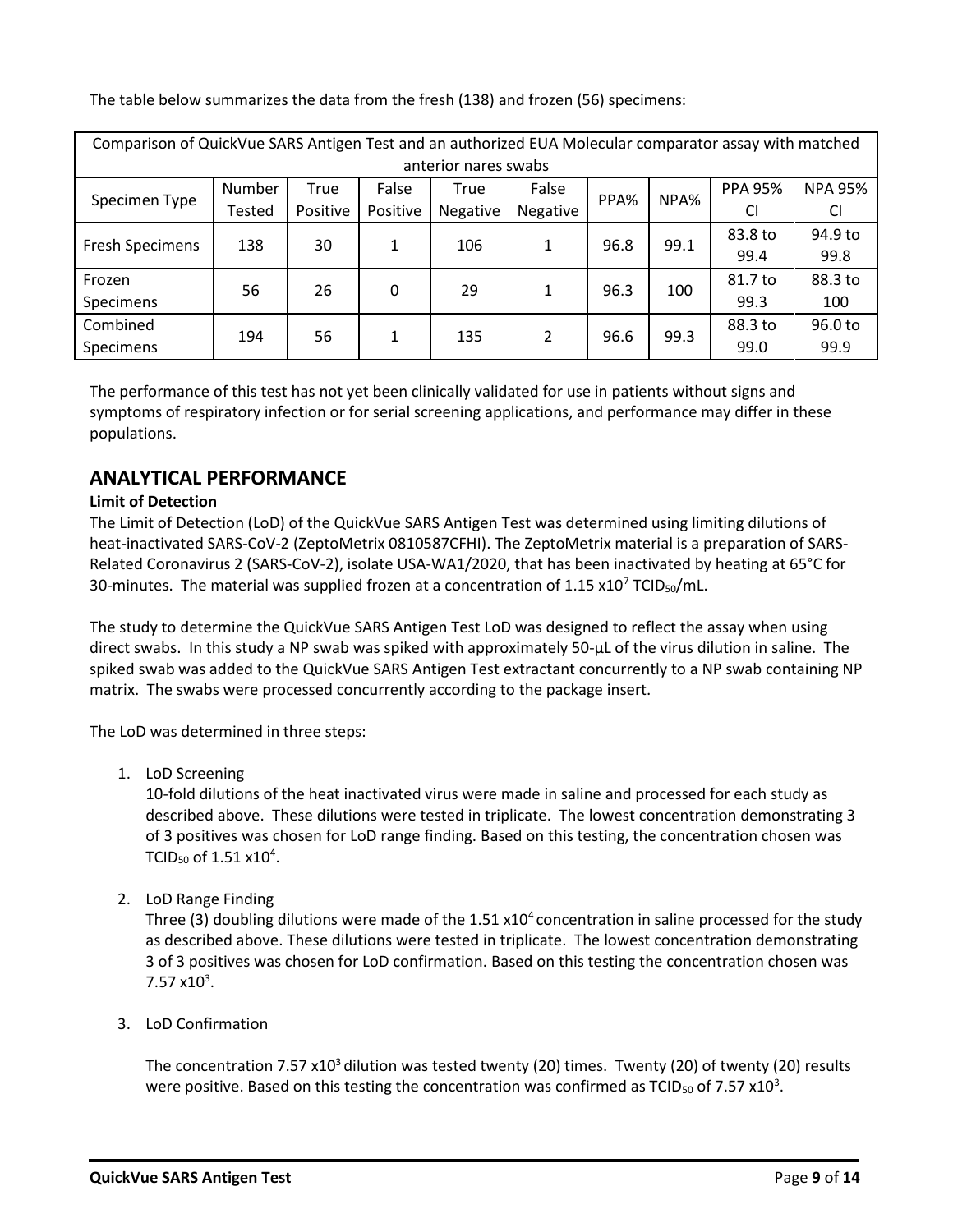#### **Analytical Reactivity/Inclusivity**

The analytical reactivity of the monoclonal antibodies targeting SARS-CoV-2 in the QuickVue SARS Antigen Test were evaluated with a currently available SAR-CoV-2 strain (see table below).

| 2019-nCoV Strain/Isolate | Source/Sample Type      | Concentration                               |
|--------------------------|-------------------------|---------------------------------------------|
| USA-WA1/2020             | ZeptoMetrix 0810587CFHI | $1.15 \times 10^{7}$ TCID <sub>50</sub> /mL |

#### **Cross-Reactivity**

Cross-reactivity of the monoclonal antibodies used for the detection of SARS-CoV-2 was evaluated by testing various microorganisms (12) and viruses (16) that may potentially cross-react with the QuickVue SARS Antigen Test. Each organism and virus were tested in triplicate. The final concentration of the organisms and viruses are documented in the table below:

| Cross-Reactivity/Interference of QuickVue SARS Antigen Test |                                        |                           |                                                |                              |                          |
|-------------------------------------------------------------|----------------------------------------|---------------------------|------------------------------------------------|------------------------------|--------------------------|
| Virus/Bacteria/Parasite                                     | Strain                                 | Source/<br>Sample<br>type | Concentration                                  | Cross-Reactivity<br>Results* | Interference<br>Results* |
| Adenovirus                                                  | Type 1                                 | Isolate                   | 1 x 105.53 U/mL                                | No Cross-Reactivity          | No Interference          |
| Coronavirus                                                 | 229e                                   | Isolate                   | 1 x 10 <sup>5.10</sup> U/mL                    | No Cross-Reactivity          | No Interference          |
| Coronavirus                                                 | OC43                                   | Isolate                   | $9.55 \times 10^{5}$<br>TCID <sub>50</sub> /mL | No Cross-Reactivity          | No Interference          |
| Coronavirus                                                 | <b>NL63</b>                            | Isolate                   | $5 \times 10^{3.67}$ U/mL                      | No Cross-Reactivity          | No Interference          |
| MERS-CoV (heat-<br>inactivated)                             | Florida/USA-<br>2_Saudi<br>Arabia_2014 | Isolate                   | $1.17 \times 10^{5}$<br>TCID <sub>50</sub> /mL | No Cross-Reactivity          | No Interference          |
| Mycoplasma pneumoniae                                       | M129                                   | Isolate                   | $3 \times 10^6$<br>CCU/mL**                    | No Cross-Reactivity          | No Interference          |
| Streptococcus pyogenes                                      | Z018                                   | Isolate                   | $3.8 \times 10^{6}$<br>cfu/mL                  | No Cross-Reactivity          | No Interference          |
| Influenza A H3N2                                            | Brisbane/10/07                         | Isolate                   | $1 \times 10^{5.07}$ U/mL                      | No Cross-Reactivity          | No Interference          |
| Influenza A H1N1                                            | <b>New</b><br>Caledonia/20/99          | Isolate                   | 1 x 105.66 U/mL                                | No Cross-Reactivity          | No Interference          |
| Influenza B                                                 | Brisbane/33/08                         | Isolate                   | $1 \times 10^{5.15}$ U/mL                      | No Cross-Reactivity          | No Interference          |
| Parainfluenza                                               | Type 1                                 | Isolate                   | 1 x 10 <sup>5.01</sup> U/mL                    | No Cross-Reactivity          | No Interference          |
| Parainfluenza                                               | Type 2                                 | Isolate                   | $1 \times 10^{5.34}$ U/mL                      | No Cross-Reactivity          | No Interference          |
| Parainfluenza                                               | Type 3                                 | Isolate                   | $8.5 \times 10^{5}$<br>TCID <sub>50</sub> /mL  | No Cross-Reactivity          | No Interference          |
| Parainfluenza                                               | Type 4b                                | Isolate                   | 1 x 10 <sup>5.53</sup> U/mL                    | No Cross-Reactivity          | No Interference          |
| Enterovirus                                                 | Type 68                                | Isolate                   | $1 \times 10^{5.5}$ U/mL                       | No Cross-Reactivity          | No Interference          |
| Human<br>Metapneumovirus                                    | A1 (IA10-s003)                         | Isolate                   | 1 x 10 <sup>5.55</sup> U/mL                    | No Cross-Reactivity          | No Interference          |
| <b>Respiratory Syncytial</b><br>Virus                       | Type A (3/2015<br>Isolate #3)          | Isolate                   | $1 \times 10^{5.62}$ U/mL                      | No Cross-Reactivity          | No Interference          |
| <b>Human Rhinovirus</b>                                     | N/A                                    | Inactivated<br>virus      | <b>Not</b><br>available***                     | No Cross-Reactivity          | No Interference          |
| Chlamydophila<br>pneumoniae                                 | AR-39                                  | Isolate                   | $2.9 \times 10^6$<br>IFU/mL****                | No Cross-Reactivity          | No Interference          |
| Haemophilus influenzae                                      | Type b; Eagan                          | Isolate                   | $7.87 \times 10^6$<br>cfu/mL                   | No Cross-Reactivity          | No Interference          |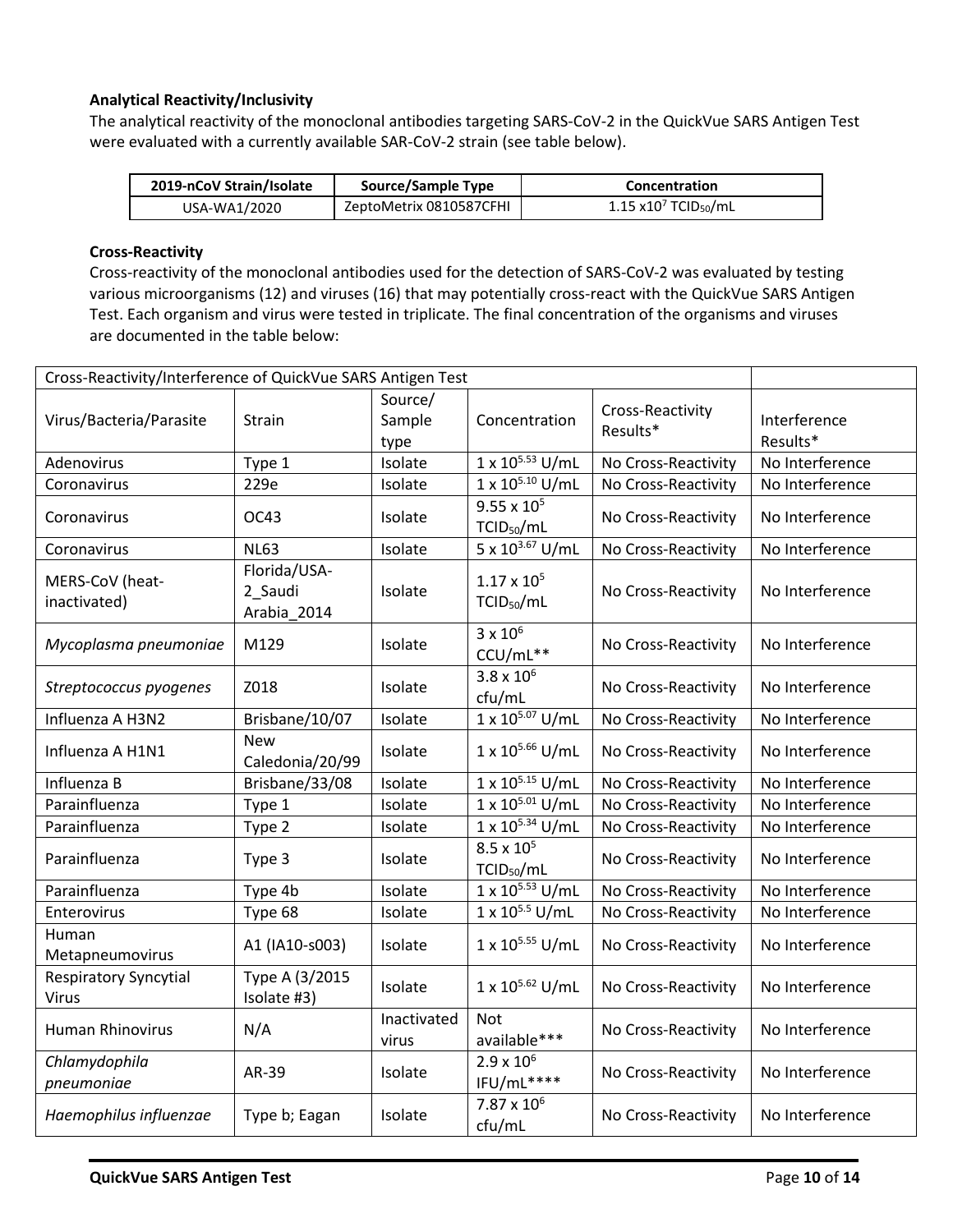| Cross-Reactivity/Interference of QuickVue SARS Antigen Test                                                                                                    |                  |                           |                                 |                              |                          |
|----------------------------------------------------------------------------------------------------------------------------------------------------------------|------------------|---------------------------|---------------------------------|------------------------------|--------------------------|
| Virus/Bacteria/Parasite                                                                                                                                        | <b>Strain</b>    | Source/<br>Sample<br>type | Concentration                   | Cross-Reactivity<br>Results* | Interference<br>Results* |
| Legionella pneumophila                                                                                                                                         | Philadelphia     | Isolate                   | $6.82 \times 10^{6}$<br>cfu/mL  | No Cross-Reactivity          | No Interference          |
| Streptococcus<br>pneumoniae                                                                                                                                    | Z022; 19f        | Isolate                   | $2.26 \times 10^{6}$<br>ctu/mL  | No Cross-Reactivity          | No Interference          |
| Bordetella pertussis                                                                                                                                           | A639             | <b>Isolate</b>            | $6.37 \times 10^{6}$<br>ctu/mL  | No Cross-Reactivity          | No Interference          |
| Pneumocystis jirovecii-S.<br>cerevisiae Recombinant                                                                                                            | W303-Pji         | Isolate                   | $1.56 \times 10^{6}$<br>cfu/mL  | No Cross-Reactivity          | No Interference          |
| Mycobacterium<br>tuberculosis                                                                                                                                  | H37Ra-1          | Isolate                   | $6.86 \times 10^{7}$<br>cfu/mL  | No Cross-Reactivity          | No Interference          |
| Staphylococcus<br>epidermidis                                                                                                                                  | MRSE; RP62A      | Isolate                   | $1.21 \times 10^{10}$<br>cfu/mL | No Cross-Reactivity          | No Interference          |
| Staphylococcus aureus<br><b>MSSA</b>                                                                                                                           | <b>NCTC 8325</b> | Isolate                   | 5.5 x $10^{9}$<br>cfu/mL        | No Cross-Reactivity          | No Interference          |
| Staphylococcus aureus<br><b>MRSA</b><br>Canana din 1999, the national famous constitutions in Iarl of analyticity. AC and discuss constitution Canana din 1999 | 0801638          | Isolate                   | $1.38 \times 10^{10}$<br>ctu/mL | No Cross-Reactivity          | No Interference          |

Coronavirus HKU1 was not tested for cross-reactivity due to lack of availability. 19 specimens containing Coronavirus HKU1 were tested and all resulted as negative, additional cross-reactivity wet testing was not required.

\* Testing was performed in triplicate

\*\*CCU/mL is Color Changing Units as calculated according to a modified Reed-Muench method based on dilutions which produced a color change in the broth.

\*\*\* The stock is inactivated virus with no quantitation provided.

\*\*\*\* IFU/mL is infectious units per milliliter

#### **Hook Effect***:*

As part of the LoD study the highest concentration of heat-inactivated SARS-CoV-2 stock available (TCID<sub>50</sub> of 3.40  $x10<sup>5</sup>$  per mL) was tested. There was no Hook effect detected.

#### **Endogenous Interference Substances Studies:**

A study was performed to demonstrate that twenty (20) potentially interfering substances that may be found in the upper respiratory tract do not cross-react or interfere with the detection of SARS-CoV-2 in the QuickVue SARS Antigen Test.

| Potentially Interfering Substances for QuickVue SARS Antigen Test |                                                  |                 |                                     |                                 |  |  |  |
|-------------------------------------------------------------------|--------------------------------------------------|-----------------|-------------------------------------|---------------------------------|--|--|--|
| <b>Substance</b>                                                  | <b>Active Ingredient</b>                         | Concentration   | <b>Cross-Reactivity</b><br>Results* | <b>Interference</b><br>Results* |  |  |  |
| Afrin – nasal spray                                               | Oxymetazoline                                    | 5%              | No Cross-Reactivity                 | No Interference                 |  |  |  |
| Homeopathic (Alkalol)                                             | Galphimia glauca, Luffa<br>operculate, Sabadilla | 10 <sub>X</sub> | No Cross-Reactivity                 | No Interference                 |  |  |  |
| Blood (human)                                                     | <b>Blood</b>                                     | 5%              | No Cross-Reactivity                 | No Interference                 |  |  |  |
| Chloraseptic, Cepacol                                             | Benzocaine, Menthol                              | $0.7$ g/mL      | No Cross-Reactivity                 | No Interference                 |  |  |  |
| CVS throat spray                                                  | Phenol                                           | 1.4%            |                                     |                                 |  |  |  |
| Flonase                                                           | Fluticasone                                      | 5%              | No Cross-Reactivity                 | No Interference                 |  |  |  |
| <b>Halls Relief Cherry</b><br>Flavor                              | Menthol                                          | $0.8$ g/mL      | No Cross-Reactivity                 | No Interference                 |  |  |  |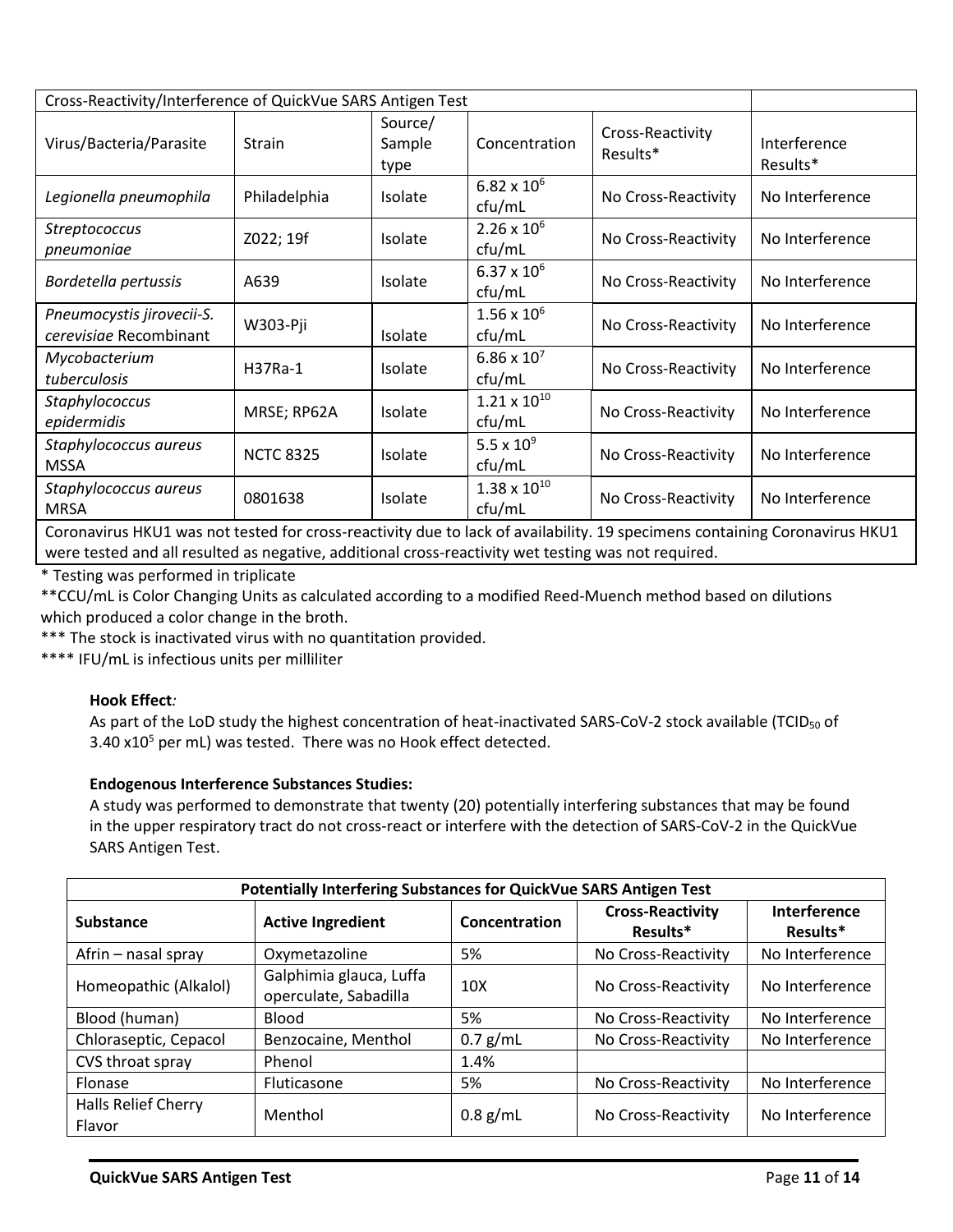| Potentially Interfering Substances for QuickVue SARS Antigen Test |                                                  |                           |                     |                 |  |  |
|-------------------------------------------------------------------|--------------------------------------------------|---------------------------|---------------------|-----------------|--|--|
| <b>Mupirocin Ointment</b>                                         | Mupirocin                                        | $2\%$ w/w                 | No Cross-Reactivity | No Interference |  |  |
| Nasocort Allergy 24<br>hour                                       | Triamcinolone                                    | 5.00%                     | No Cross-Reactivity | No Interference |  |  |
| NasalCrom Spray                                                   | Cromolyn Sodium                                  | 5.2mg                     | No Cross-Reactivity | No Interference |  |  |
| <b>NeilMed SinuFlow</b><br><b>Ready Rinse</b>                     | Sodium chloride, Sodium<br>bicarbonate           | <b>Not</b><br>available** | No Cross-Reactivity | No Interference |  |  |
| <b>NeilMed SinuFrin Plus</b>                                      | Oyxmetazoline HCl                                | 0.05%                     | No Cross-Reactivity | No Interference |  |  |
| Neo-Synephrine                                                    | Phenylephrine<br>hydrochloride                   | 5%                        | No Cross-Reactivity | No Interference |  |  |
| Oseltamivir                                                       | Oseltamivir                                      | $2.2 \mu g/mL$            | No Cross-Reactivity | No Interference |  |  |
| Purified mucin protein                                            | Mucin protein                                    | $2.5$ mg/mL               | No Cross-Reactivity | No Interference |  |  |
| Rhinocort                                                         | <b>Budesonide</b><br>(Glucocorticoid)            | 5%                        | No Cross-Reactivity | No Interference |  |  |
| Saline nasal spray                                                | Saline                                           | 15%                       | No Cross-Reactivity | No Interference |  |  |
| Tobramycin                                                        | Tobramycin                                       | $1.25$ mg/mL              | No Cross-Reactivity | No Interference |  |  |
| Zanamivir                                                         | Zanamivir                                        | 282.0 ng/mL               | No Cross-Reactivity | No Interference |  |  |
| Zicam Cold Remedy                                                 | Galphimia glauca, Luffa<br>operculata, Sabadilla | 5%                        | No Cross-Reactivity | No Interference |  |  |

\* Testing was performed in triplicate

\*\* No concentration was provided in the product labeling

## **ASSISTANCE**

If you have any questions regarding the use of this product, please call Quidel's Technical Support Number 800.874.1517 (in the U.S.) or 858.552.1100, Monday through Friday, from 7:00 a.m. to 5:00 p.m., Pacific Time. If outside the U.S., contact your local distributor o[r technicalsupport@quidel.com.](mailto:technicalsupport@quidel.com) Test system problems may also be reported to the FDA through the MedWatch medical products reporting program (phone: 800.FDA.1088; fax: 800.FDA.0178; [http://www.fda.gov/medwatch\)](http://www.fda.gov/medwatch).

## REFERENCES

- 1. Baker, S., Frias, L., and Bendix, A. Coronavirus live updates: More than 92,000 people have been infected and at least 3,100 have died. The US has reported 6 deaths. Here's everything we know. Business Insider. March 03, 2020.
- 2. <https://www.who.int/emergencies/diseases/novel-coronavirus-2019/events-as-they-happen>
- 3. Clinical and Laboratory Standards Institute. Viral Culture; Approved Guidelines. CLSI document M41-A [ISBN 1562386239] Clinical and Laboratory Standards Institute, 940 West Valley Road, Suite 1400, Wayne, Pennsylvania 19087-1898, USA 2006.
- 4. Lauer, S.A., et. al. The incubation period of Coronavirus disease 2019 (COVID-19) from publicly reported confirmed cases: estimation and application, Ann Intern Med. 2020
- 5. Biosafety in Microbiological and Biomedical Laboratories, 5th Edition. U.S. Department of Health and Human Services, CDC, NIH, Washington, DC (2007).
- 6. Henretig F.M. MD, King C. MD. Textbook of Pediatric Procedures, Chapter 123 Obtaining Biologic Specimens Williams and Williams (April 1997).
- 7. The Clinical Virology Laboratory, Department of Laboratory Medicine at Yale:http://info.med.yale.edu/labmed/virology/booklet.html.
- 8. Australian Management Plan for Pandemic Influenza Section 5 Annex 5: Laboratory Guidelines.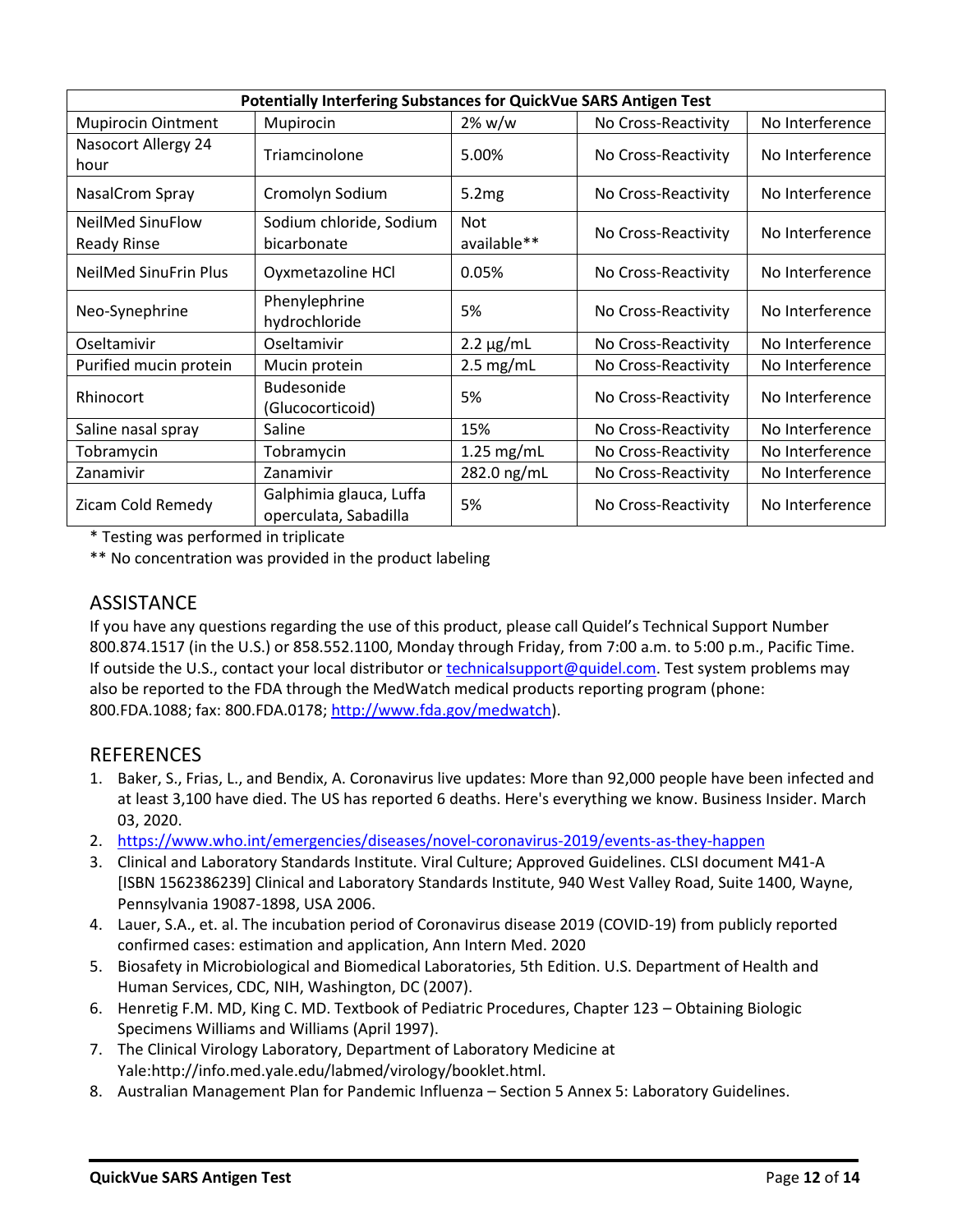

20387 – QuickVue SARS Antigen 25 Test Kit (Nasal Swab)





MDSS GmBH Schiffgraben 41 30175 Hannover, Germany



**Quidel Corporation** 2005 East State Street, Suite 100 Athens, OH 45701 USA<br>quidel.com

**quidel.com 1461702EN00 (01/22)**